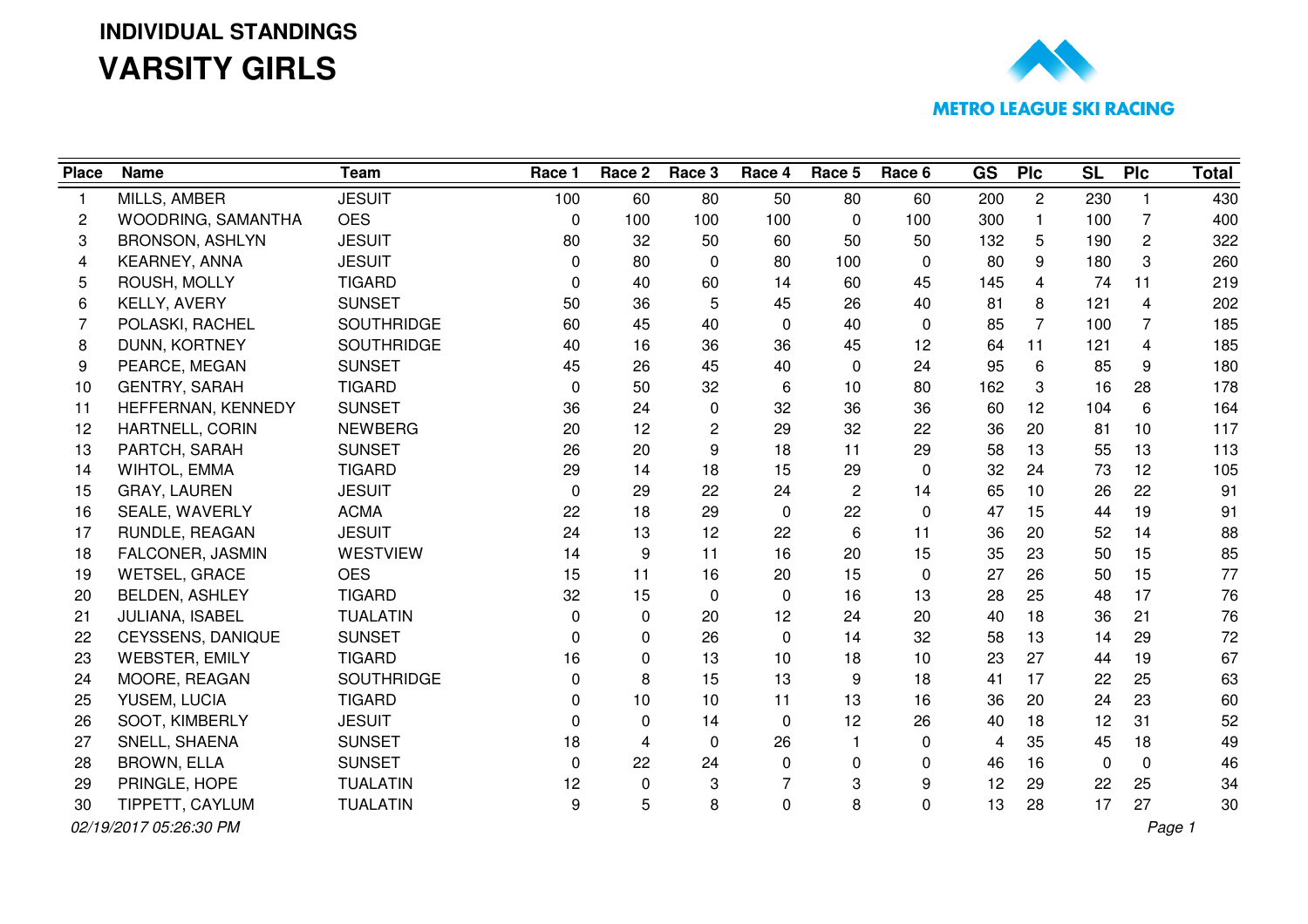# **INDIVIDUAL STANDINGSVARSITY GIRLS**



| <b>Place</b> | Name                     | Team              | Race 1 | Race 2 | Race 3 | Race 4 | Race 5 | Race 6 | <b>GS</b> | <b>PIc</b> | <b>SL</b> | <b>PIc</b> | <b>Total</b> |
|--------------|--------------------------|-------------------|--------|--------|--------|--------|--------|--------|-----------|------------|-----------|------------|--------------|
| 31           | <b>HOPKINS, MIA</b>      | <b>SOUTHRIDGE</b> | 11     |        | 4      | 8      | 4      |        | 6         | 32         | 23        | -24        | 29           |
| 32           | SPELLMAN, NINA           | <b>ISB</b>        |        | 3      |        |        |        |        | 10        | -30        |           | -34        | 17           |
| 33           | MAYER, KATHERINE         | <b>JESUIT</b>     | 0      | 6      |        | 9      |        |        | 6         | -32        | 9         | -33        | 15           |
| 34           | <b>BRANDS, ELIZABETH</b> | <b>TIGARD</b>     | 13     | 0      | 0      |        |        |        | 0         | 0          | 13        | -30        | 13           |
| 35           | PHILBROOK, MORGAN        | <b>SOUTHRIDGE</b> | 0      |        |        | 0      | b      |        |           | -31        | 5.        | 35         | 12           |
| 36           | <b>WILLIAMS, PAIGE</b>   | <b>JESUIT</b>     | 10     | 0      |        |        |        |        | 0         | 0          | 10        | -32        | 10           |
| 37           | YUSEM, NICOLE            | <b>TIGARD</b>     | 0      |        | 6      |        |        |        | 6         | 32         |           | $\Omega$   | 6            |
|              |                          |                   | 682    | 717    | 717    | 703    | 718    | 682    |           |            |           |            |              |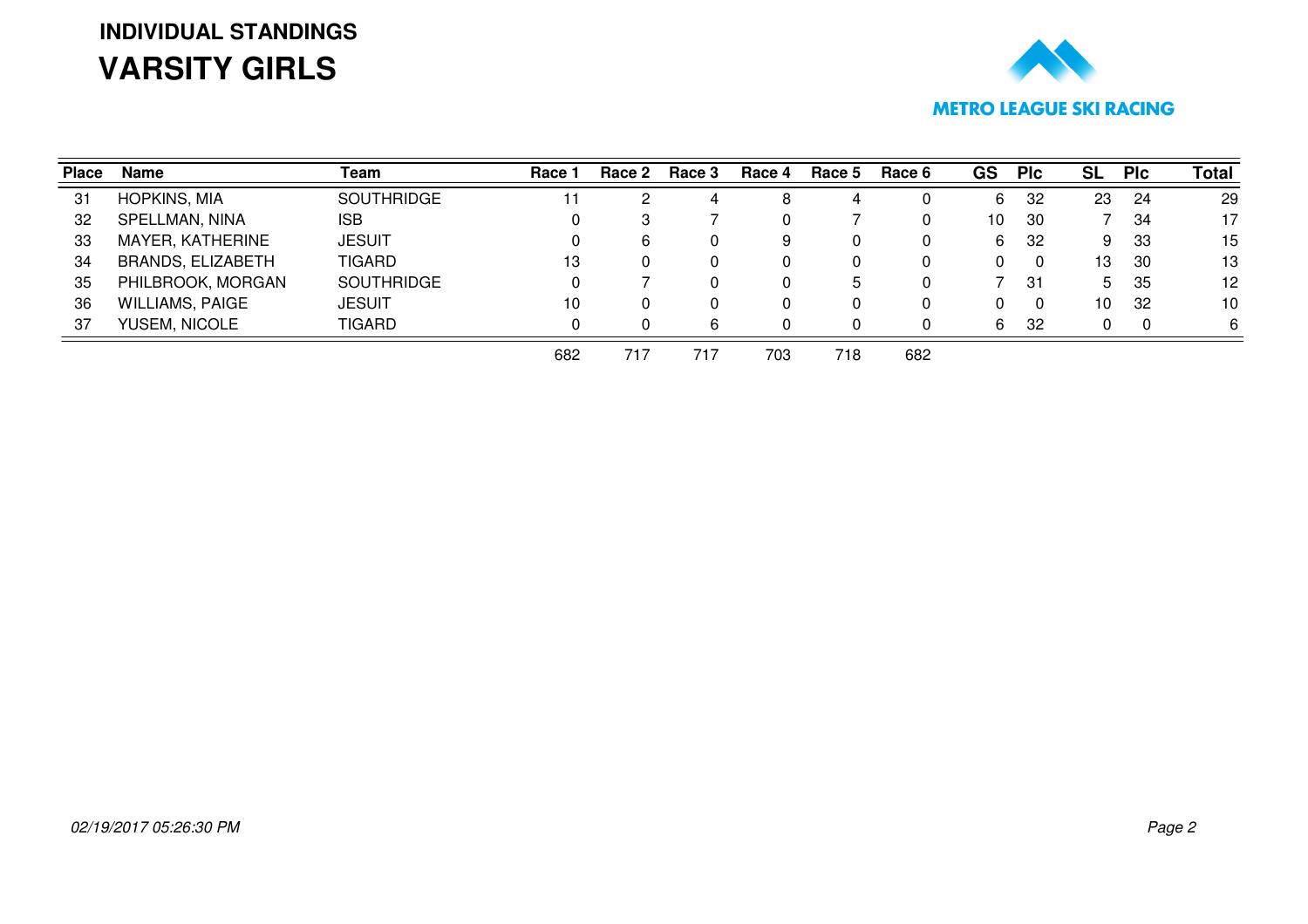### **INDIVIDUAL STANDINGSVARSITY BOYS**



| <b>Place</b>   | <b>Name</b>            | <b>Team</b>       | Race 1   | Race 2                  | Race 3         | Race 4   | Race 5         | Race 6         | GS  | Plc            | <b>SL</b> | Plc             | <b>Total</b> |
|----------------|------------------------|-------------------|----------|-------------------------|----------------|----------|----------------|----------------|-----|----------------|-----------|-----------------|--------------|
| $\mathbf{1}$   | KEARNEY, AIDAN         | <b>JESUIT</b>     | 80       | 100                     | 80             | 100      | 100            | 100            | 280 | $\mathbf{1}$   | 280       |                 | 560          |
| $\overline{c}$ | <b>UEECK, BRIDGER</b>  | <b>JESUIT</b>     | 100      | 60                      | 60             | 80       | 80             | 80             | 200 | $\overline{c}$ | 260       | $\mathbf{2}$    | 460          |
| 3              | ROBINSON, KENNETH      | <b>SOUTHRIDGE</b> | 50       | 18                      | 36             | 60       | 60             | 12             | 66  | 12             | 170       | 3               | 236          |
| 4              | <b>BARLOW, RYAN</b>    | <b>TIGARD</b>     | 60       | 40                      | 40             | 13       | 36             | 45             | 125 | 5              | 109       | 5               | 234          |
| 5              | LAW, CHARLES           | <b>JESUIT</b>     | $\Omega$ | 45                      | 50             | $\Omega$ | 50             | 60             | 155 | 4              | 50        | 13              | 205          |
| 6              | PARTCH, KEATON         | <b>SUNSET</b>     | 45       | 36                      | 29             | 50       | 32             | 13             | 78  | 9              | 127       | 4               | 205          |
| 7              | MILLS, HAYDEN          | <b>JESUIT</b>     | 0        | 80                      | 100            | 24       | 0              | $\Omega$       | 180 | 3              | 24        | 25              | 204          |
| 8              | ZUPANCIC, CAMERON      | <b>SUNSET</b>     | 2        | 29                      | 32             | 36       | 29             | 50             | 111 | 6              | 67        | 9               | 178          |
| 9              | HALLQUIST, GARRETT     | <b>BEAVERTON</b>  | 0        | 50                      | 45             | 32       | 45             | 0              | 95  | $\overline{7}$ | 77        | 8               | 172          |
| 10             | HAARMANN, TIM          | <b>JESUIT</b>     | 0        | 32                      | 22             | 40       | 18             | 36             | 90  | 8              | 58        | 10 <sup>1</sup> | 148          |
| 11             | CARRILLO, WILLIAM      | <b>SOUTHRIDGE</b> | 29       | 15                      | 26             | 0        | 26             | 26             | 67  | 10             | 55        | 11              | 122          |
| 12             | STARR, WILLIAM         | <b>JESUIT</b>     | 36       | $\mathbf 0$             | $\Omega$       | 29       | 22             | 24             | 24  | 21             | 87        | 6               | 111          |
| 13             | CHANG, EVAN            | <b>OES</b>        | 0        | 24                      | 11             | 20       | 16             | 32             | 67  | 10             | 36        | 18              | 103          |
| 14             | SHANNO, HUGH           | <b>OES</b>        | 0        | $\mathbf 0$             | 14             | 45       | 40             | $\Omega$       | 14  | 28             | 85        | $\overline{7}$  | 99           |
| 15             | <b>BULLIS, RYKER</b>   | <b>GLENCOE</b>    | 8        | 20                      | 0              | 22       | 8              | 40             | 60  | 13             | 38        | 16              | 98           |
| 16             | PEDEN, JACKSON         | <b>SUNSET</b>     | 20       | 11                      | 15             | 14       | $\overline{7}$ | 29             | 55  | 14             | 41        | 14              | 96           |
| 17             | KELLER, BAILEY         | <b>BEAVERTON</b>  | 40       | 26                      | 16             | 0        | 0              | 0              | 42  | 16             | 40        | 15              | 82           |
| 18             | MCVAY, ALEXANDER       | <b>OES</b>        | 32       | 16                      | $\mathbf{0}$   | 11       | 12             | $\overline{7}$ | 23  | 22             | 55        | 11              | 78           |
| 19             | LIANG, MICHAEL         | <b>SOUTHRIDGE</b> | $\Omega$ | 22                      | 24             | 0        | 24             | 8              | 54  | 15             | 24        | 25              | 78           |
| 20             | RAHAL-ARABI, NOUR      | <b>TIGARD</b>     | 26       | 13                      | 20             | 0        | 11             | $\Omega$       | 33  | 19             | 37        | 17              | 70           |
| 21             | PEARSON, COLE          | <b>SUNSET</b>     | 24       | $\mathbf 0$             | 0              | 0        | 6              | 22             | 22  | 23             | 30        | 20              | 52           |
| 22             | PASSMORE, JOSHUA       | <b>NEWBERG</b>    | 18       | $\overline{2}$          | 12             | 0        | 0              | 20             | 34  | 18             | 18        | 31              | 52           |
| 23             | JORDAN, TAYLOR         | <b>TUALATIN</b>   | 15       | 6                       | $\mathbf 1$    | 3        | 9              | 18             | 25  | 20             | 27        | 23              | 52           |
| 24             | JOST, JEFFREY          | <b>TUALATIN</b>   | 0        | $\mathbf{0}$            | 2              | 15       | 14             | 16             | 18  | 25             | 29        | 22              | 47           |
| 25             | SAIER, NATHAN          | <b>TIGARD</b>     | 14       | $\mathbf 0$             | 0              | 16       | 0              | 14             | 14  | 28             | 30        | 20              | 44           |
| 26             | <b>BLAIR, ERIC</b>     | <b>SUNSET</b>     | $\Omega$ | 14                      | 18             | 0        | 0              | 9              | 41  | 17             | 0         | $\Omega$        | 41           |
| 27             | DEPP, KAI              | <b>TUALATIN</b>   | 13       | $\mathbf{0}$            | 5              | 12       | 10             | 0              | 5   | 40             | 35        | 19              | 40           |
| 28             | WARGO, LUCAS           | <b>TIGARD</b>     | $\Omega$ | 12                      | 0              | 26       | 0              | 0              | 12  | 32             | 26        | 24              | 38           |
| 29             | FREEBORN, PAUL         | <b>SUNSET</b>     | 22       | $\overline{\mathbf{4}}$ | 10             | 0        | 0              | 0              | 14  | 28             | 22        | 29              | 36           |
| 30             | ZHENG, MATTHEW         | <b>SOUTHRIDGE</b> | 10       | 9                       | $\overline{7}$ | 8        | 0              | 0              | 16  | 26             | 18        | 31              | 34           |
|                | 02/19/2017 05:26:30 PM |                   |          |                         |                |          |                |                |     |                |           |                 | Page 3       |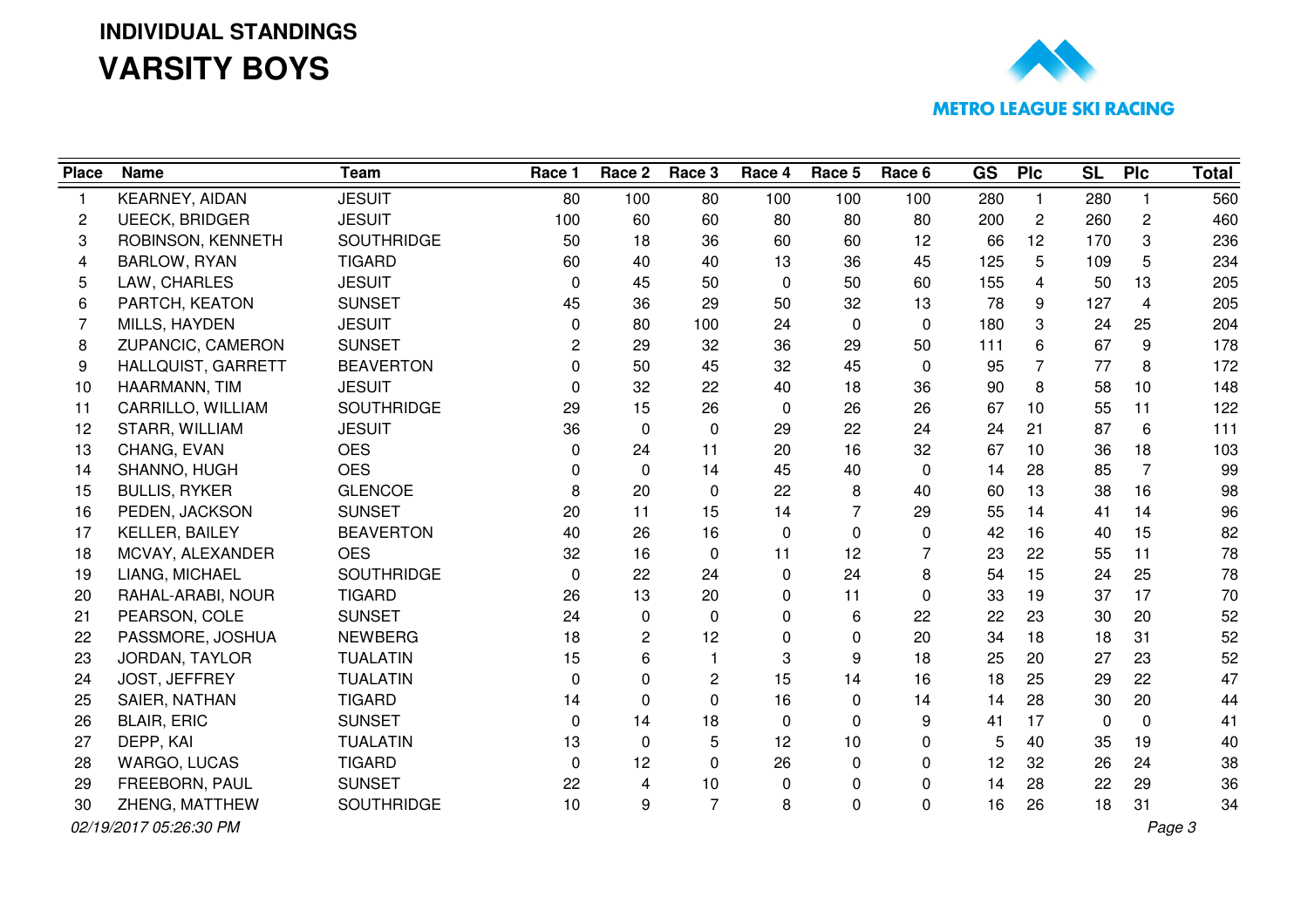# **INDIVIDUAL STANDINGSVARSITY BOYS**



| <b>Place</b> | <b>Name</b>               | <b>Team</b>       | Race 1 | Race 2       | Race 3 | Race 4 | Race 5      | Race 6   | GS | <b>PIc</b> | <b>SL</b> | <b>Plc</b> | <b>Total</b> |
|--------------|---------------------------|-------------------|--------|--------------|--------|--------|-------------|----------|----|------------|-----------|------------|--------------|
| 31           | CRISTUREAN, DENIS         | <b>SOUTHRIDGE</b> | 12     | $\Omega$     | 8      | 10     |             | 0        | 8  | 37         | 23        | 28         | 31           |
| 32           | MORGAN, MAXWELL           | <b>JESUIT</b>     | n      | 10           | 0      | 0      | 20          | 0        | 10 | 34         | 20        | 30         | 30           |
| 33           | ATWOOD, JORDAN            | <b>OES</b>        | 16     |              | 0      | 6      | 2           | 0        |    | 47         | 24        | 25         | 25           |
| 34           | <b>BURNS, JOSHUA</b>      | <b>TIGARD</b>     |        | 0            | 4      | 18     | 0           | 0        | 4  | 42         | 18        | 31         | 22           |
| 35           | JOHNSON, COLTON           | <b>SOUTHRIDGE</b> |        | 8            | 13     | 0      | 0           | 0        | 21 | 24         | $\Omega$  | $\Omega$   | 21           |
| 36           | PRESS, ROHAN              | <b>SUNSET</b>     |        | 0            | 6      | 0      | 15          | 0        | 6  | 39         | 15        | 34         | 21           |
| 37           | KINDLE, KOLL              | <b>TUALATIN</b>   |        | <sup>0</sup> |        | 0      | $\mathbf 0$ | 11       | 11 | 33         | 9         | 37         | 20           |
| 38           | OLSON, TYLER              | <b>TIGARD</b>     |        |              | 0      | 0      | 13          | $\Omega$ | 7  | 38         | 13        | 35         | 20           |
| 39           | PETERSEN, WILLIAM         | <b>WESTVIEW</b>   |        | 3            | 0      | 0      | 0           | 6        | 9  | 36         | 7         | 39         | 16           |
| 40           | STEWART, JERED            | <b>TIGARD</b>     |        | 0            |        | 0      | 0           | 15       | 15 | 27         | 0         | $\Omega$   | 15           |
| 41           | <b>KROKUM, KEENAN</b>     | <b>BEAVERTON</b>  |        | 0            | ŋ      |        | O           | 10       | 10 | 34         |           | 42         | 15           |
| 42           | OLDHAM, RYAN              | <b>BEAVERTON</b>  |        | 5            | 9      |        |             | 0        | 14 | 28         |           | 50         | 15           |
| 43           | LIU, JACK                 | <b>OES</b>        |        | 0            |        | n      |             | 0        | 0  | $\Omega$   | 11        | 36         | 11           |
| 44           | EIDE, STERLING            | <b>NEWBERG</b>    |        | 0            |        | 0      |             | 4        | 4  | 42         | 6         | 41         | 10           |
| 45           | ROBERTS, IAN              | <b>OES</b>        |        |              |        | 9      |             | 0        | 0  | 0          | 9         | 37         |              |
| 46           | <b>KENNISTON, GABRIEL</b> | <b>VALOR</b>      |        | <sup>0</sup> |        | n      |             | 0        | 3  | 44         | 5         | 42         |              |
| 47           | CALLIES, ELLEOTT          | <b>GLENCOE</b>    |        | 0            |        |        |             | 0        | 0  | 0          |           | 39         |              |
| 48           | <b>BROWN, ASA</b>         | <b>OES</b>        |        | 0            | 0      | 0      |             | 0        | 0  | 0          | 5         | 42         |              |
| 49           | WALLS, DAWSON             | <b>NEWBERG</b>    |        | <sup>0</sup> |        | 2      |             | 0        | 0  | 0          | 5         | 42         |              |
| 50           | SUTHERLAND, GABRIEL       | <b>OES</b>        |        | 0            |        | 0      |             | 2        | 2  | 46         | 3         | 49         |              |
| 51           | <b>BLINKHORN, LAKE</b>    | <b>BEAVERTON</b>  |        | 0            |        | 0      |             | 5        | 5  | 40         | 0         | $\Omega$   |              |
| 52           | <b>GUYETTE, AUGUST</b>    | <b>NEWBERG</b>    |        | <sup>0</sup> |        | 0      |             | 0        | 0  | 0          | Δ         | 46         |              |
| 53           | MARTIN, CONNOR            | <b>BEAVERTON</b>  |        | 0            |        | 0      |             | 0        | 0  | 0          |           | 46         |              |
| 54           | DEATS, LIAM               | <b>NEWBERG</b>    |        | O            | 0      |        |             | 0        | O  | 0          |           | 46         |              |
| 55           | MOCK, SAMUEL              | <b>NEWBERG</b>    |        | 0            | 0      | 0      | 0           | 3        | 3  | 44         |           | 50         |              |
|              |                           |                   | 718    | 718          | 718    | 718    | 718         | 717      |    |            |           |            |              |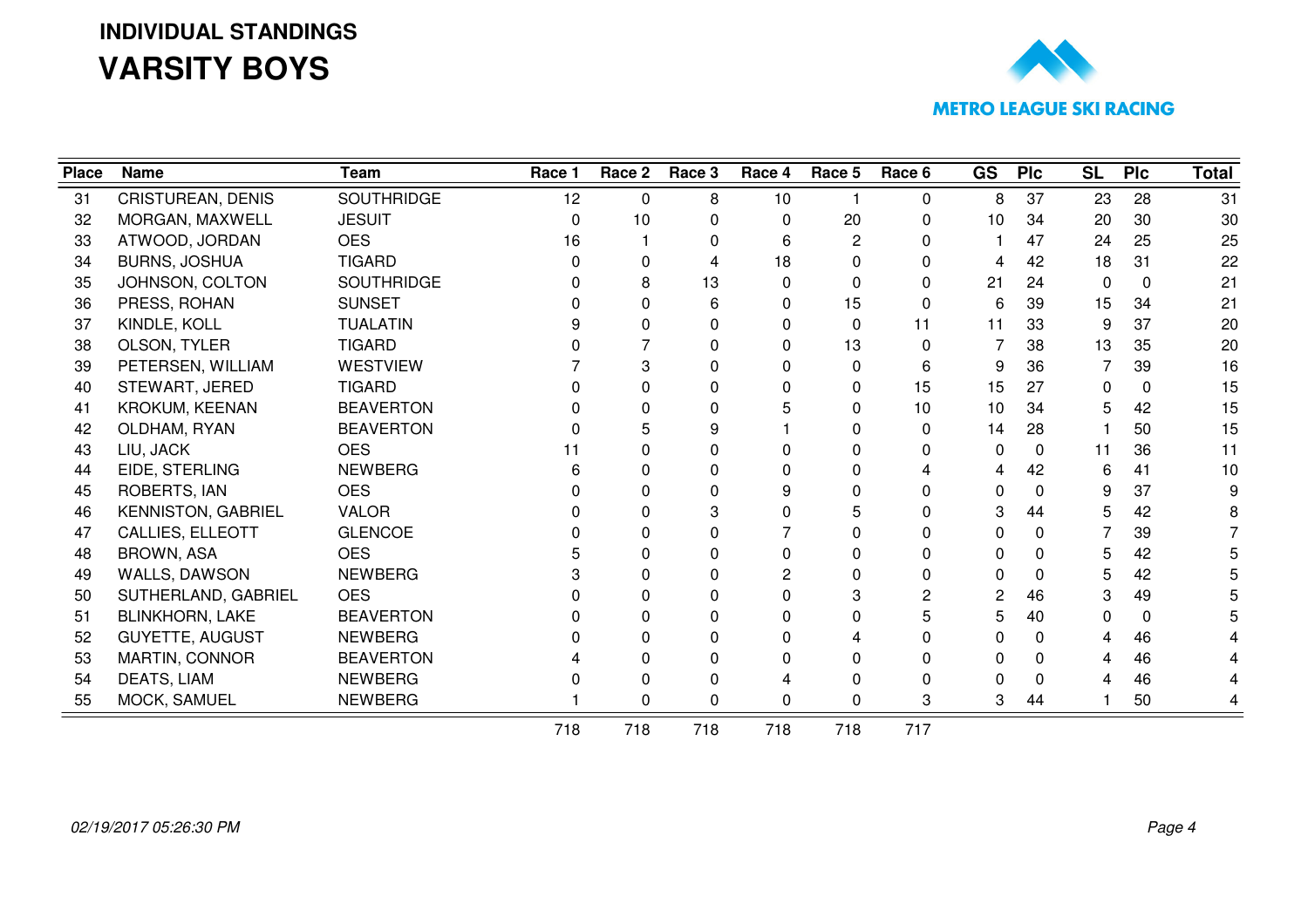# **INDIVIDUAL STANDINGSJR VARSITY GIRLS**



| <b>Place</b> | Name                     | Team          | Race 1   | Race 2   | Race 3       | Race 4 | Race 5   | Race 6 | <b>GS</b> | <b>PIc</b>   | <b>SL</b> | <b>PIc</b> | Total |
|--------------|--------------------------|---------------|----------|----------|--------------|--------|----------|--------|-----------|--------------|-----------|------------|-------|
|              | PEDEN, GEORGIA           | <b>SUNSET</b> | 80       | 60       | 80           | 45     | 40       | 0      | 140       |              | 165       | 2          | 305   |
|              | CEYSSENS, DANIQUE        | <b>SUNSET</b> | 100      | 100      | ∩            | 60     | $\Omega$ | 0      | 100       | 3            | 160       |            | 260   |
| 3            | MURPHY, LAUREN           | <b>SUNSET</b> |          | 45       | 60           | 50     | 80       | 0      | 105       | $\mathbf{2}$ | 130       |            | 235   |
| 4            | <b>MEPHAM, BRIGITTE</b>  | <b>JESUIT</b> | 36       | 50       | 0            | 80     | 60       | 0      | 50        | 11           | 176       |            | 226   |
| 5.           | SOOT, KIMBERLY           | <b>JESUIT</b> | $\Omega$ | 80       | $\Omega$     | 100    | $\Omega$ | 0      | 80        | 6            | 100       |            | 180   |
| 6.           | MCDONALD, KAYLI          | <b>JESUIT</b> | 50       | 24       | 32           | 29     | 24       | 0      | 56        | 10           | 103       | 6          | 159   |
|              | DEROCHER, MARIELLE       | <b>SUNSET</b> |          | 40       | 50           | 36     | 32       | 0      | 90        | 5            | 68        | 12         | 158   |
| 8            | <b>AUSTIN, EMILY</b>     | <b>JESUIT</b> | 40       | 32       | 36           | 0      | 50       | 0      | 68        | 9            | 90        | 9          | 158   |
| 9            | <b>WILLIAMS, PAIGE</b>   | <b>JESUIT</b> |          | 26       | 45           | 26     | 26       | 0      | 71        |              | 52        | 13         | 123   |
| 10           | YUSEM, NICOLE            | <b>TIGARD</b> |          | 36       | 0            | 40     | 45       | 0      | 36        | 12           | 85        | 10         | 121   |
| 11           | <b>BENNETT, ELISE</b>    | <b>SUNSET</b> | 60       | $\Omega$ |              | 24     | 29       | 0      | $\Omega$  | 0            | 113       | 5.         | 113   |
| 12           | <b>BRANDS, ELIZABETH</b> | <b>TIGARD</b> |          | 29       | 40           | 32     | $\Omega$ | 0      | 69        | 8            | 32        | 15         | 101   |
| 13           | <b>BROWN, ELLA</b>       | <b>SUNSET</b> |          | 0        | $\Omega$     | 0      | 100      | 0      | $\Omega$  | $\Omega$     | 100       |            | 100   |
| 14           | SNELL, SHAENA            | <b>SUNSET</b> |          | 0        | 100          | 0      | $\Omega$ | 0      | 100       | 3            | $\Omega$  |            | 100   |
| 15           | MAYER, KATHERINE         | <b>JESUIT</b> | 45       | 0        | <sup>0</sup> | 0      | 36       | 0      | $\Omega$  | 0            | 81        | 11         | 81    |
| 16           | <b>BLEVENS, MEG</b>      | <b>JESUIT</b> |          | 22       | <sup>0</sup> | 22     | 22       | 0      | 22        | 13           | 44        | 14         | 66    |
| 17           | LEE, ROBIN               | <b>SUNSET</b> |          | 20       | 0            | 20     | 0        | 0      | 20        | 14           | 20        | 16         | 40    |
|              |                          |               | 411      | 564      | 443          | 564    | 544      | 0      |           |              |           |            |       |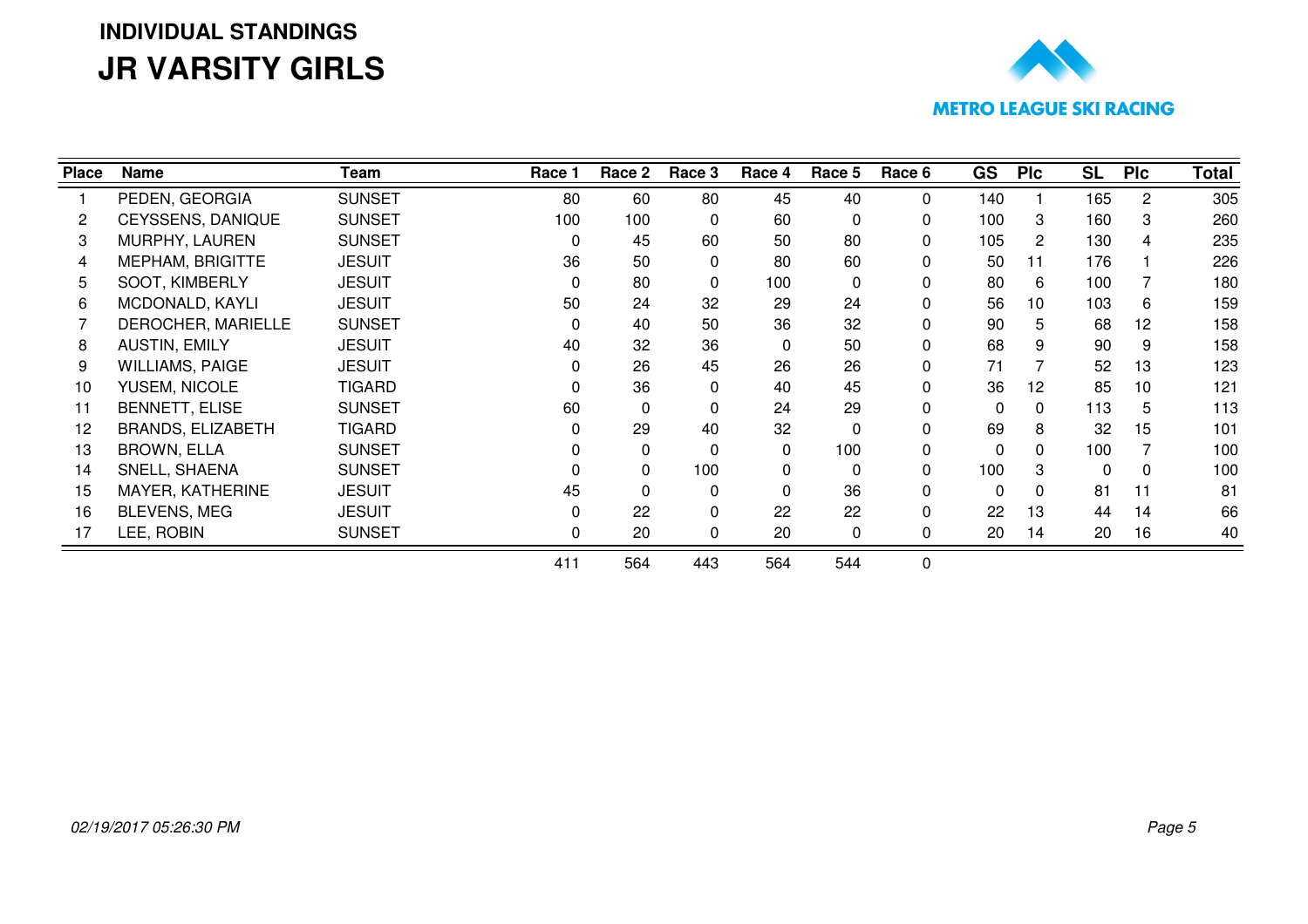## **INDIVIDUAL STANDINGSJR VARSITY BOYS**



| <b>Place</b> | <b>Name</b>             | <b>Team</b>   | Race 1   | Race 2       | Race 3   | Race 4   | Race 5   | Race 6       | <b>GS</b>    | <b>PIc</b>   | <b>SL</b> | <b>PIc</b>     | <b>Total</b> |
|--------------|-------------------------|---------------|----------|--------------|----------|----------|----------|--------------|--------------|--------------|-----------|----------------|--------------|
| 1            | DIMARCO, GARRETT        | <b>JESUIT</b> | 100      | 100          | $\Omega$ | 0        | 100      | $\Omega$     | 100          | 3            | 200       |                | 300          |
| 2            | MORGAN, MAXWELL         | <b>JESUIT</b> | 80       | $\mathbf 0$  | 50       | 100      | 0        | 0            | 50           | 11           | 180       | $\overline{2}$ | 230          |
| 3            | DEROCHER, AIDAN         | <b>SUNSET</b> | 36       | 18           | 9        | 60       | 80       | 0            | 27           | 18           | 176       | 3              | 203          |
| 4            | STEEN, CONNOR           | <b>JESUIT</b> | $\Omega$ | 40           | 80       | 45       | 14       | $\Omega$     | 120          | $\mathbf{2}$ | 59        | 11             | 179          |
| 5            | <b>BAUER, ZANE</b>      | <b>SUNSET</b> | 50       | 29           | 100      | $\Omega$ | 0        | $\Omega$     | 129          | $\mathbf{1}$ | 50        | 14             | 179          |
| 6            | PLISKA, NICHOLAS        | <b>JESUIT</b> | 0        | 32           | 45       | 50       | 45       | 0            | 77           | 5            | 95        | 6              | 172          |
| 7            | <b>BREEMER, ANDREW</b>  | <b>JESUIT</b> | 60       | 50           | $\Omega$ | 0        | 36       | 0            | 50           | 11           | 96        | 5              | 146          |
| 8            | <b>GILLESPIE, HENRY</b> | <b>OES</b>    | 45       | $\mathbf{0}$ | 0        | 29       | 60       | $\Omega$     | $\mathbf{0}$ | $\mathbf 0$  | 134       | 4              | 134          |
| 9            | <b>GEWANT, NATHAN</b>   | <b>JESUIT</b> | 40       | 22           | 32       | 36       | 0        | $\Omega$     | 54           | 9            | 76        | 9              | 130          |
| 10           | PRESS, ROHAN            | <b>SUNSET</b> | 0        | 45           | 0        | 80       | 0        | 0            | 45           | 13           | 80        | 8              | 125          |
| 11           | <b>WALLACE, CHARLES</b> | <b>JESUIT</b> | 0        | 20           | 40       | 22       | 32       | $\Omega$     | 60           | 6            | 54        | 13             | 114          |
| 12           | STEWART, JERED          | <b>TIGARD</b> | 0        | $\mathbf{0}$ | 22       | 40       | 50       | 0            | 22           | 24           | 90        | $\overline{7}$ | 112          |
| 13           | <b>WILES, MCKENNON</b>  | <b>SUNSET</b> | 26       | 16           | 36       | 0        | 18       | $\Omega$     | 52           | 10           | 44        | 15             | 96           |
| 14           | BERGQUAM, IAN           | <b>OES</b>    | 32       | 26           | 0        | 32       | 0        | 0            | 26           | 20           | 64        | 10             | 90           |
| 15           | <b>BROWN, ASA</b>       | <b>OES</b>    | 0        | $\mathbf 0$  | 26       | 26       | 29       | $\Omega$     | 26           | 20           | 55        | 12             | 81           |
| 16           | SHANNO, HUGH            | <b>OES</b>    | 0        | 80           | $\Omega$ | 0        | 0        | 0            | 80           | 4            | 0         | $\mathbf{0}$   | 80           |
| 17           | MUELLER, PATRICK        | <b>JESUIT</b> | 0        | 13           | 16       | 20       | 24       | $\mathbf 0$  | 29           | 16           | 44        | 15             | 73           |
| 18           | DAVILA, TREYTON         | <b>TIGARD</b> | 0        | 11           | 10       | 18       | 26       | 0            | 21           | 25           | 44        | 15             | 65           |
| 19           | PEARSON, COLE           | <b>SUNSET</b> | 0        | $\Omega$     | 60       | 0        | 0        | $\Omega$     | 60           | 6            | 0         | $\Omega$       | 60           |
| 20           | STARR, WILLIAM          | <b>JESUIT</b> | 0        | 60           | 0        | 0        | 0        | 0            | 60           | 6            | 0         | $\mathbf{0}$   | 60           |
| 21           | OH, ANDREW              | <b>JESUIT</b> | 0        | 15           | 20       | 0        | 22       | 0            | 35           | 15           | 22        | 24             | 57           |
| 22           | <b>BURNS, JOSHUA</b>    | <b>TIGARD</b> | 29       | 24           | 0        | 0        | 0        | $\Omega$     | 24           | 22           | 29        | 20             | 53           |
| 23           | DORSH, PEYTON           | <b>JESUIT</b> | 0        | 14           | 0        | 15       | 20       | 0            | 14           | 29           | 35        | 19             | 49           |
| 24           | SPISAK, SIMON           | <b>TIGARD</b> | 0        | 9            | 8        | 13       | 15       | 0            | 17           | 28           | 28        | 21             | 45           |
| 25           | SUTHERLAND, GABRIEL     | <b>OES</b>    | 0        | $\mathbf 0$  | 18       | 24       | 0        | 0            | 18           | 27           | 24        | 22             | 42           |
| 26           | O'KELLY, AIDAN          | <b>JESUIT</b> | 0        | 12           | 15       | 14       | $\Omega$ | $\Omega$     | 27           | 18           | 14        | 27             | 41           |
| 27           | <b>BLAIR, ERIC</b>      | <b>SUNSET</b> | 0        | $\mathbf 0$  | $\Omega$ | 0        | 40       | $\Omega$     | $\mathbf{0}$ | $\Omega$     | 40        | 18             | 40           |
| 28           | MOSS, NATHANIEL         | <b>TIGARD</b> | 0        | 10           | 11       | 0        | 16       | $\mathbf{0}$ | 21           | 25           | 16        | 25             | 37           |
| 29           | ROBERTS, IAN            | <b>OES</b>    | 0        | 36           | 0        | 0        | 0        | 0            | 36           | 14           | 0         | $\mathbf 0$    | 36           |
| 30           | MORICH, BENJAMIN        | <b>JESUIT</b> | 0        | $\mathbf{0}$ | 13       | 16       | 0        | $\mathbf{0}$ | 13           | 31           | 16        | 25             | 29           |
|              | 02/19/2017 05:26:30 PM  |               |          |              |          |          |          |              |              |              |           |                | Page 6       |